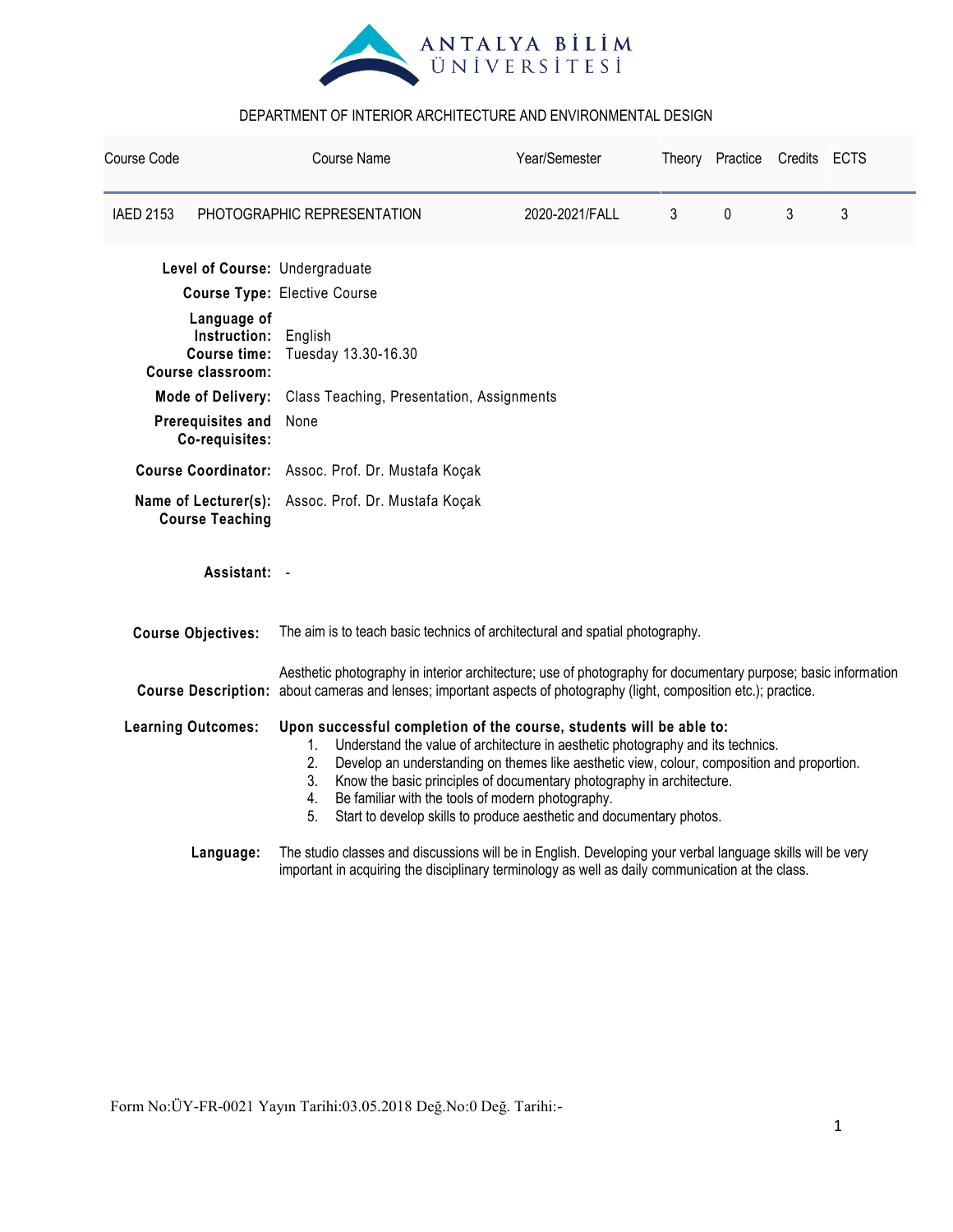

| <b>Text Books:</b>                                                   | Sabit Kalfagil, Fotoğrafta ortak akıl (İstanbul 2015)<br>Other texts and books will be provided by lecturer.                                                                                                                                                                                                                                                                                                                                                                                                                                                                                                                                                                                                                                                                                     |  |  |  |  |
|----------------------------------------------------------------------|--------------------------------------------------------------------------------------------------------------------------------------------------------------------------------------------------------------------------------------------------------------------------------------------------------------------------------------------------------------------------------------------------------------------------------------------------------------------------------------------------------------------------------------------------------------------------------------------------------------------------------------------------------------------------------------------------------------------------------------------------------------------------------------------------|--|--|--|--|
| <b>Recommended Text</b><br><b>Books:</b>                             |                                                                                                                                                                                                                                                                                                                                                                                                                                                                                                                                                                                                                                                                                                                                                                                                  |  |  |  |  |
| For the terminology:                                                 |                                                                                                                                                                                                                                                                                                                                                                                                                                                                                                                                                                                                                                                                                                                                                                                                  |  |  |  |  |
| <b>Reading Text books:</b>                                           |                                                                                                                                                                                                                                                                                                                                                                                                                                                                                                                                                                                                                                                                                                                                                                                                  |  |  |  |  |
| <b>Planned Learning</b><br><b>Activities and Teaching</b><br>Method: | Learning/Teaching Method: The expected learning outcomes for the course will be assessed through:<br>Homework, final project (portfolio).                                                                                                                                                                                                                                                                                                                                                                                                                                                                                                                                                                                                                                                        |  |  |  |  |
|                                                                      | Homework: Students are required to submit throughout the semester.                                                                                                                                                                                                                                                                                                                                                                                                                                                                                                                                                                                                                                                                                                                               |  |  |  |  |
|                                                                      | Class Participation: Regular attendance of all enrolled classes is expected. Do not be late to the class.<br>Attendance will be taken through your signature within the first quarter of the class; if you come later you will be<br>considered absent. At the end of the Semester, your attendance will be reported on UBS system. Attendance is<br>compulsory and in case of absenteeism of more than 20%, the system will automatically grade you "FX". If you<br>miss a class, it is your responsibility to 'make up' all work, including items discussed in class. Class contribution<br>will be measured in terms of quality not quantity. If you need to leave early for whatever reason, you should<br>exercise politeness and notify your professor at the commencement of the session. |  |  |  |  |
|                                                                      | Academic integrity & plagiarism: Academic integrity is the pursuit of scholarly activity based on the values of:<br>honesty, trust, fairness, respect and responsibility. Practicing academic integrity means never plagiarizing or<br>cheating, never misrepresenting yourself, never falsifying information, never deceiving or compromising the work<br>of others. Basically this means, either intentionally or unintentionally, using the words or ideas of someone else<br>without giving credit, it's strictly forbidden.                                                                                                                                                                                                                                                                 |  |  |  |  |
|                                                                      | Course Text books: There is no specific textbook for this course. Students are required to study the<br>recommended reading text books.                                                                                                                                                                                                                                                                                                                                                                                                                                                                                                                                                                                                                                                          |  |  |  |  |
|                                                                      | Key Works: In this studio course lectures and assignments mainly focuses on following course content.                                                                                                                                                                                                                                                                                                                                                                                                                                                                                                                                                                                                                                                                                            |  |  |  |  |
|                                                                      | <b>Specific Rules:</b>                                                                                                                                                                                                                                                                                                                                                                                                                                                                                                                                                                                                                                                                                                                                                                           |  |  |  |  |
|                                                                      | Be punctual. Punctuality is a sign of respect toward yourself and the others.<br>1.                                                                                                                                                                                                                                                                                                                                                                                                                                                                                                                                                                                                                                                                                                              |  |  |  |  |
|                                                                      | 2.<br>Show respect for all the people and property around you.                                                                                                                                                                                                                                                                                                                                                                                                                                                                                                                                                                                                                                                                                                                                   |  |  |  |  |
|                                                                      | 3.<br>Be responsible for your actions and meet all expectations.                                                                                                                                                                                                                                                                                                                                                                                                                                                                                                                                                                                                                                                                                                                                 |  |  |  |  |
|                                                                      | Follow directions the first time they are given.<br>4.                                                                                                                                                                                                                                                                                                                                                                                                                                                                                                                                                                                                                                                                                                                                           |  |  |  |  |
|                                                                      | 5.<br>Students should use the Internet at school for academic purposes only.                                                                                                                                                                                                                                                                                                                                                                                                                                                                                                                                                                                                                                                                                                                     |  |  |  |  |
|                                                                      | 6.<br>It is forbidden to record classes with any type of device.                                                                                                                                                                                                                                                                                                                                                                                                                                                                                                                                                                                                                                                                                                                                 |  |  |  |  |
|                                                                      | <b>Communication:</b> Students are encouraged to visit the professor during their Office Hours. If you<br>cannot make it to announced office hours, please make individual arrangements via e-mail. However,<br>do not expect the professor and the research assistant to respond at length via e-mail to questions of                                                                                                                                                                                                                                                                                                                                                                                                                                                                           |  |  |  |  |

Form No:ÜY-FR-0021 Yayın Tarihi:03.05.2018 Değ.No:0 Değ. Tarihi:-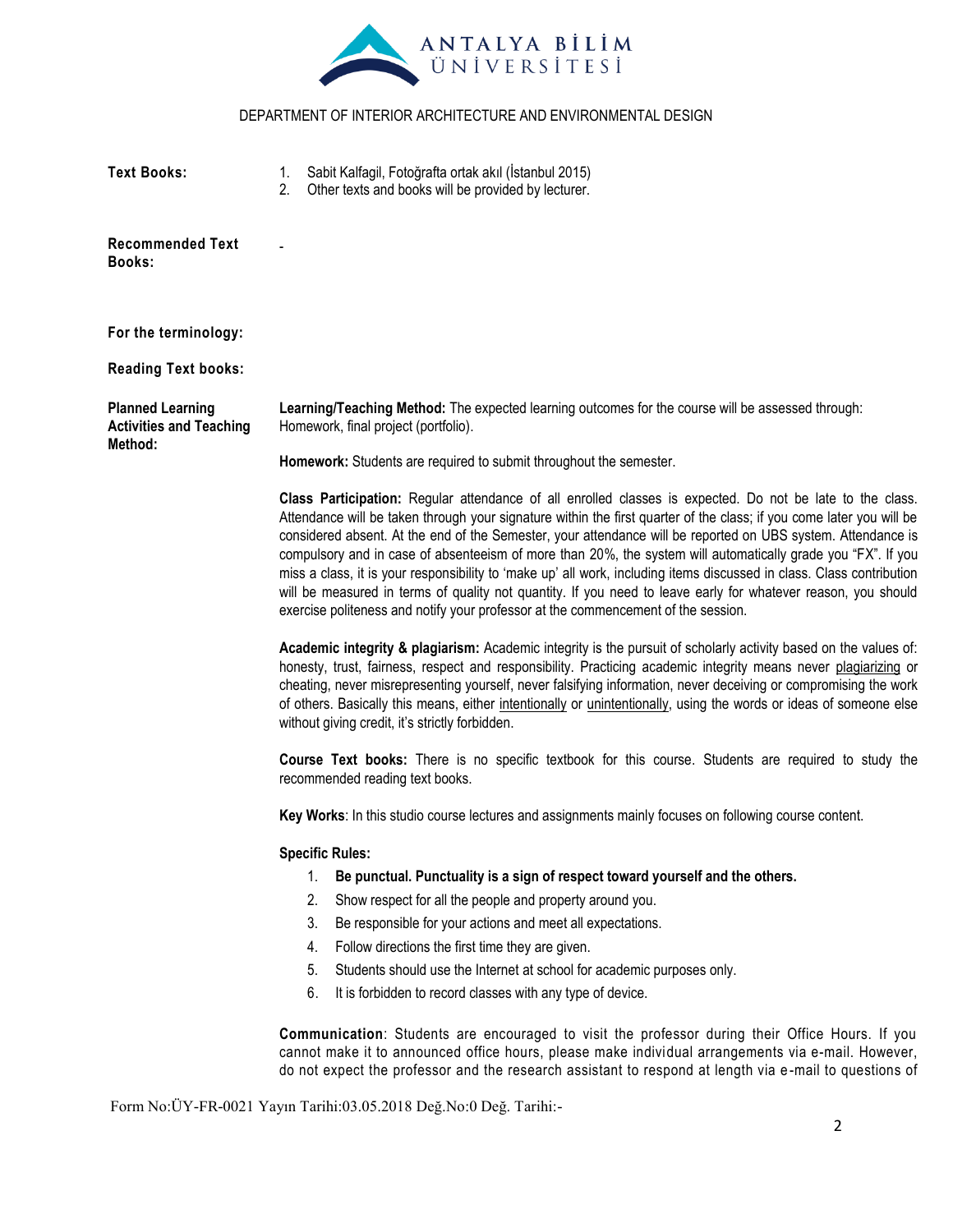

content, definition of terms, grading questions etc. If you have a question that requires a substantive response please set up an appointment to speak with one of us.

| <b>Date</b> | <b>Week</b>             | <b>Chapter Topic</b>                          | <b>Take-home exercise</b> |
|-------------|-------------------------|-----------------------------------------------|---------------------------|
| 06.10.20    | 1                       | Basics of Photography                         | N/A                       |
| 13.10.20    | $\mathbf{2}$            | Basics of Photography & Photo<br>analysing    | N/A                       |
| 20.10.20    | $\mathbf{3}$            | Basics of Photography & Photo<br>analysing    | N/A                       |
| 27.10.20    | $\overline{\mathbf{4}}$ | Photo analysing & Students<br>Photo Analysing | N/A                       |
| 03.11.20    | 5                       | Photo analysing & Students<br>Photo Analysing | N/A                       |
| 10.11.20    | 6                       | Photo analysing & Students<br>Photo Analysing | N/A                       |
| 17.11.20    | $\overline{7}$          | National Holiday                              | N/A                       |
|             | 8                       | <b>Midterm</b>                                | N/A                       |
| 01.12.20    | 9                       | Basic tools of digital photography            | N/A                       |
| 08.12.20    | 10                      | Basic tools of digital photography            | N/A                       |
| 15.12.20    | 11                      | Selcting a theme                              | N/A                       |
| 22.12.20    | 12                      | Photo analysing & Students<br>Photo Analysing | N/A                       |
| 29.12.20    | 13                      | Photo analysing & Students<br>Photo Analysing | N/A                       |
| 05.01.21    | 14                      | Creating a portfolio                          | N/A                       |
| 2021        |                         | <b>FINAL EXAM</b>                             |                           |

\* PLEASE NOTE: Details of the syllabus and course schedule are subject to minor changes that will be announced in class.

**Grading**: **Participation**: Students have to produce photos every week. These photos will be evaluated with lecturer and students. The evaluated photos must be submitted in the week of

Form No:ÜY-FR-0021 Yayın Tarihi:03.05.2018 Değ.No:0 Değ. Tarihi:-

**Course Contents\*: (Weekly Lecture Plan)**